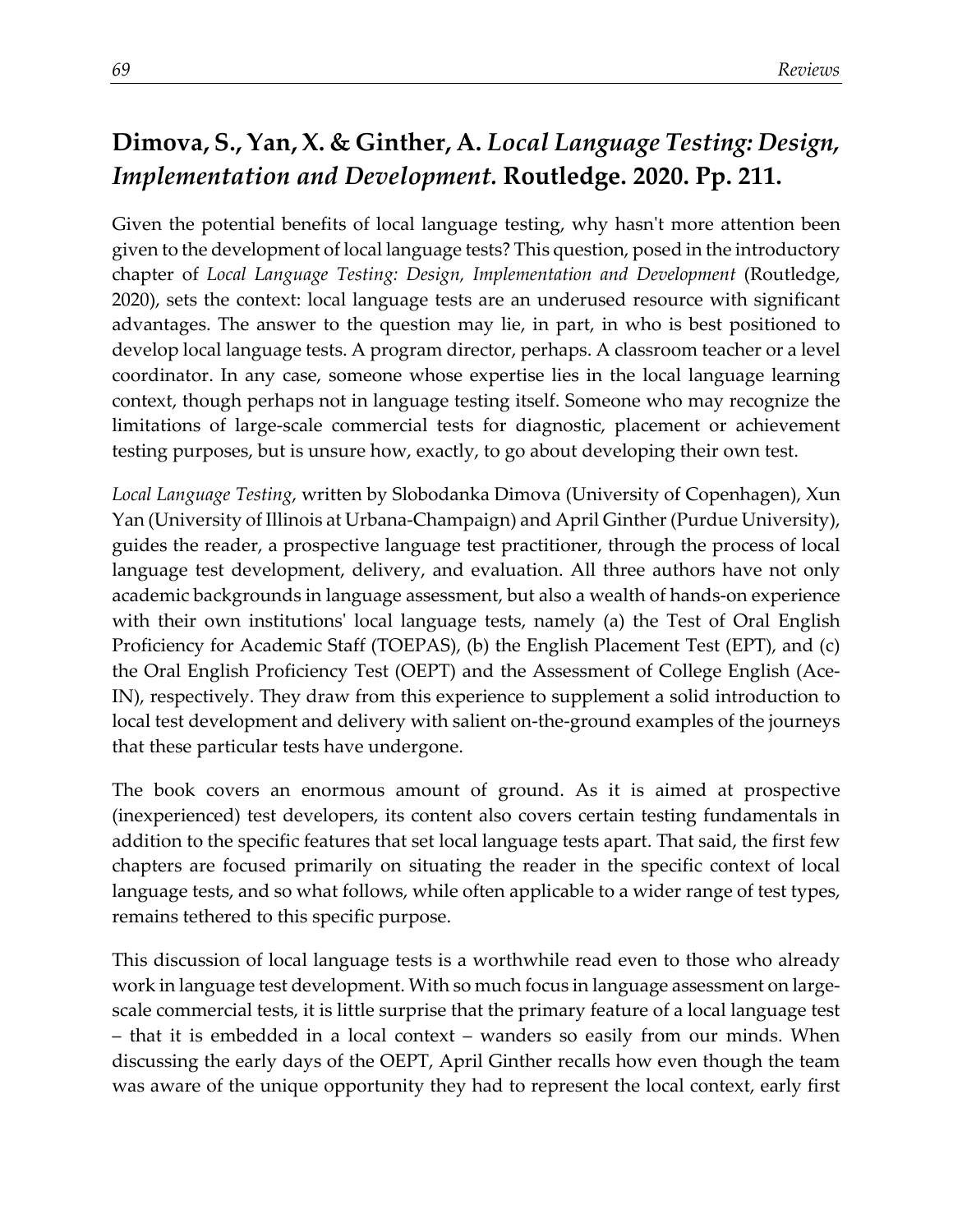drafts contained little more than replications of item types from the general proficiency test that the OEPT was meant to replace. "The influence of our long use of and familiarity with [the old test] was considerable" (p. 8). I would imagine that this is true for many practitioners who have spent years teaching to and using scores from tests such as IELTS or TOEFL.

The book is organized into nine chapters. Chapter 1 outlines the benefits of local language tests, which in addition to targeting the local language context, include unfettered access to test data and the ability to continually monitor, evaluate and modify the test. Later chapters acknowledge that local language test development requires resources that the use of large-scale commercial tests don't, and the involvement and approval of managers, budget planners and others outside the development team will most likely be required in most cases. If the reader of Chapter 1 does not require convincing of the benefits of developing a local test, the authors provide strong succinct arguments that can be presented to stakeholders who do.

Chapter 2 delves deeply into the issue of local instructional context. A sketch of the history of language assessment needs in higher education situates the local language test in the overall rise of English as the academic lingua franca through the last fifty years, from the influx of international students to the United States in the 1980s to the increasing implementation of English-medium instruction within non-Anglophone universities. This is followed by a detailed discussion of determining test purpose in the local context.

The following chapters turn more towards the general principles of language test development, beginning in Chapter 3 with an overview of the test development process, including practical considerations like human resources and equipment alongside discussion of test specifications, identifying the construct, and deciding on the format and design of the test.

Chapters 4 and 5 focus on the test itself, firstly on item or prompt writing and then on decisions surrounding test delivery, with a particular focus on digital delivery options. I found the discussion of digital and online test delivery options in Chapter 5 quite interesting, particularly as the pandemic has accelerated the remote offering of language tests. For test developers, the world of online and digital test delivery can often seem a bit intimidating and complicated, as outside IT help is often needed. This chapter outlines the options, their benefits and their potential problems in a way that will inform other decisions on test design. While some information presented is likely to become less relevant or accurate as time passes, the key concerns about the use of such technology are unlikely to change as fast.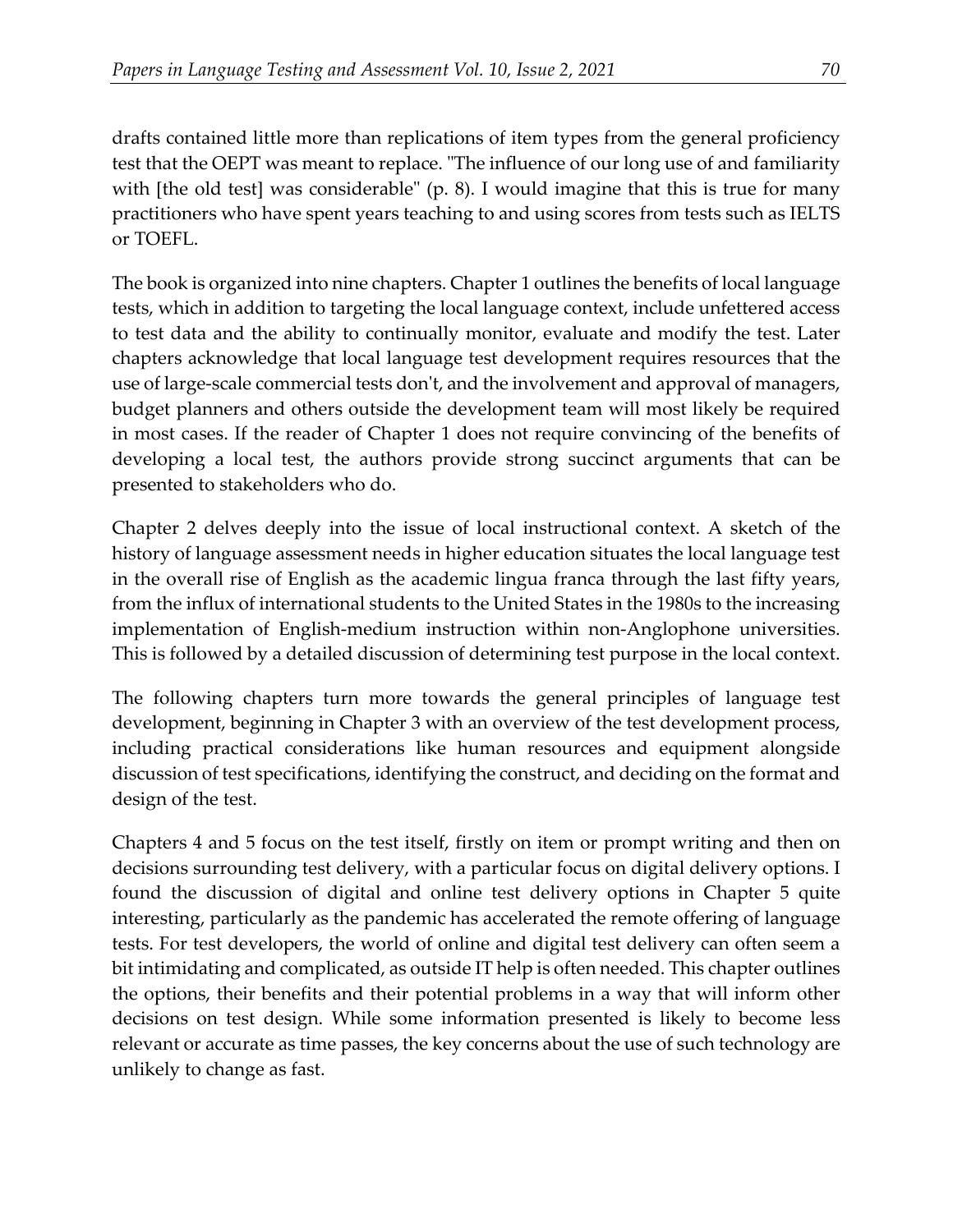Chapters 6 and 7 discuss two important aspects of performance-based tests: designing rating scales and training raters. These chapters are likely to be of particular importance to the target audience. The four tests used as examples are all performance-based, and it is logical to expect that many local language tests will similarly assess the particular skills and abilities suitable for their context by rating test taker performance. That said, the use of scales and the need for well-trained raters can seem much less intuitive than the development and scoring of discrete items, and the guidance provided in these two chapters will be of great benefit to many new test developers.

I also found Chapter 8, which covers data collection, storage and use, to be a useful overview of a range of topics that even those involved in test writing may not be fully aware of. This chapter presents, for example, information on the legal and ethical obligations that test developers have regarding the collection and storage of data. While details are likely to vary from place to place, the overall message is of crucial importance to anyone interested in creating their own test.

As mentioned earlier, the scope of the book is quite wide. The authors recognize that it would be impossible to touch on all aspects of test development, delivery and evaluation while also examining any of these topics in depth. As such, the book is best seen as a springboard to subsequent reading and discovery, particularly for those sections with which the reader is less familiar. Two features of this book help the reader explore the practical applications of each chapter and learn more about the theoretical underpinnings of the key concepts.

Firstly, each chapter includes a handful of concrete and specific examples written by one of the authors about his or her own institution's test. Each is presented in a text box, separate from the main text, but thematically linked. For example, Chapter 2, which covers considerations of purpose, construct and context, contains several of these text boxes to illustrate particular points. One discusses how the TOEPAS was designed with multiple purposes in mind. Another describes how the designers of the OEPT took steps to ensure that test purpose and construct were clearly presented to test takers, who benefit from understanding how the test relates to the specific skills they need for success. A third box outlines how the Ace-IN is embedded in the learning outcomes of the PLaCE program, and how these outcomes fold naturally into the targeted construct of the local test in a way that is not possible with larger-scale tests.

The second feature of the book that makes it a solid jumping off point for a novice language test developer is the suggested reading section that closes each chapter. For example, in Chapter 8, the first of these is *The language tester's statistical toolbox* (Davidson, F., 2000), which can be consulted for a deeper discussion of the software and analyses